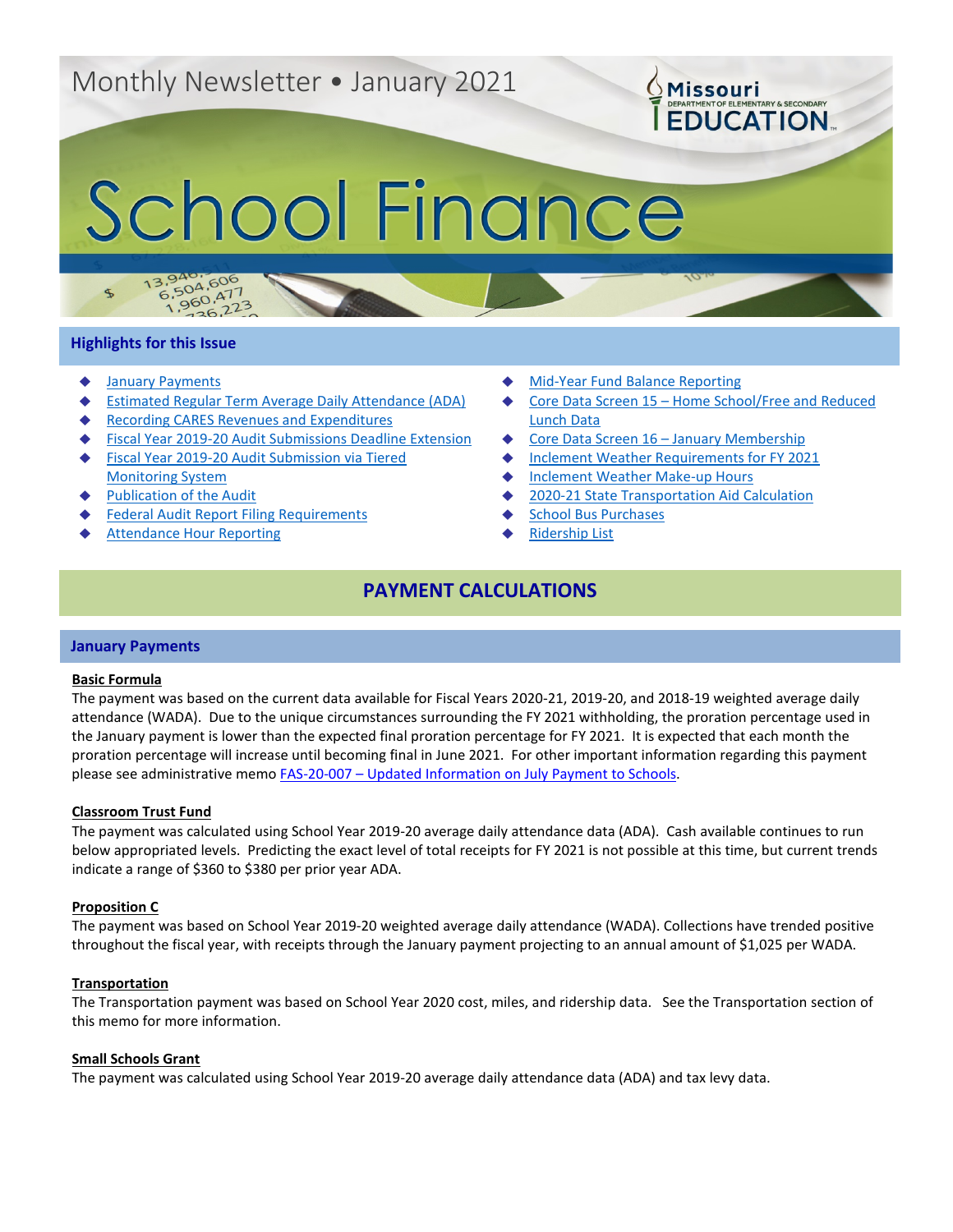# <span id="page-1-0"></span>**Estimated Regular Term Average Daily Attendance (ADA)**

The calculated Threshold percentages to be used in the Weighted Average Daily Attendance (WADA) calculation for FY 2021 declined from prior years. This decline may cause districts' FY 2021 WADA to increase over prior year's calculations due to greater weighting of one or all of the weighting categories. The change in Threshold percentages are as follows:

| <b>Item</b>                           | <b>Amount</b> |
|---------------------------------------|---------------|
| State Adequacy Target FY 2021         | \$6,375       |
| Free & Reduced Lunch Threshold        | 29.45%        |
| Special Education (IEP) Threshold     | 12.83%        |
| Limited English Proficiency Threshold | 2.07%         |

Also, if your district will be claiming prekindergarten students for state aid that will make the FY 2021 year the highest of the three years, it will be necessary to estimate an ADA including those prekindergarten students in order to get paid on those students in the current year.

To help determine if it would be advantageous for your district to estimate ADA for the FY 2021 year, please see the Estimated ADA page located under School Finance in the web application system. Also, a tool has been developed to compare current year information for your district to the district's first or second preceding year WADA. This tool can be found on the School Finance website under Calculation Tools at [https://dese.mo.gov/financial-admin-services/school-finance/calculation-tools.](https://dese.mo.gov/financial-admin-services/school-finance/calculation-tools) There is a worksheet in the tool labeled "Instructions" that provides guidance on estimating ADA and logic related to estimated regular term ADA.

If your district determines it is appropriate to estimate an ADA for FY 2021, please email your district finance contact the following:

- The regular term ADA the district/charter wishes to estimate separated by PK and K-12.
- The enrollment used as the base for the estimate.
- The attendance percentage used to develop the estimate.
- Any other logic applied to determine the estimate provided.

Once the email is received, the information provided will be reviewed to determine if the estimate appears reasonable. If the estimate appears reasonable, then your district's school finance contact will enter the estimate on the Estimated ADA Screen. Please monitor your estimated ADA throughout the year to ensure overestimating does not occur. This estimate may be adjusted at any time during the year by emailing a revised estimate which includes the detailed information outlined above.

Revisions to the Fiscal Year 2020-21 estimated ADA may be made through **May 15, 2021**. Contact School Finance staff if you have questions about estimating ADA.

# **RECORDING CARES REVENUES AND EXPENDITURES**

# <span id="page-1-1"></span>**Recording CARES Expenditures**

The DESE has not assigned project codes to CARES funds sent to districts or charters from sources outside of DESE. If CARES funds are received from a source other than DESE, the district or charter should record that revenue to Revenue Code 5497 – Other Federal and create their own local project code that begins with zero or nine to track those funds. Expenditures associated with these funds should be coded with the appropriate function code, the local project code and a Source Code 4.

If CARES funds were received from a source other than DESE were used as a match for a DESE grant the district or charter should still code the Revenue Code to 5497 and the expenditures with the local project code and a Source Code of 4.

# <span id="page-1-2"></span>**Fiscal Year 2019-20 Audit Submissions Deadline Extension**

The deadline for submitting audits was **December 31, 2020,** but Fiscal Year 2019-20 audit submission's deadline has been extended to **January 31, 2021.** If the district or charter has received and their board has approved the Fiscal Year 2019-20 audit, submit the finalized audit report as soon as possible.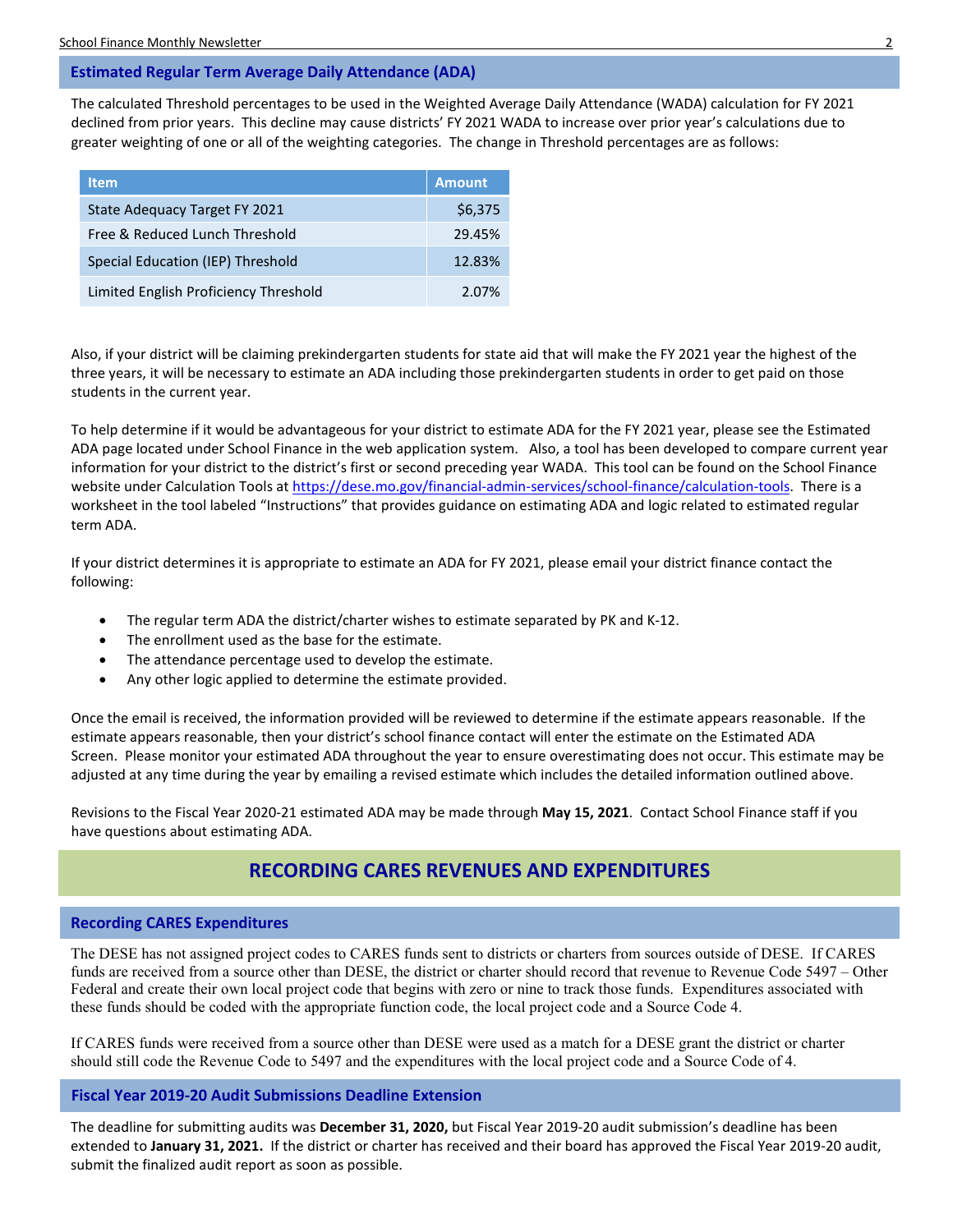# <span id="page-2-0"></span>**Fiscal Year 2019-20 Audit Submissions via Tiered Monitoring System**

The following guidelines are provided for the Fiscal Year 2020 Audit Submissions:

- Final board approved audits, copies of signed board minutes approving the audit, and management letters should be submitted to DESE via the Tiered Monitoring System. The documents should be in Adobe searchable pdf format, version 11.0 or lower. The file description should easily identify the document, such as audit, management letter, or signed board minutes.
- The audit report should be uploaded as "Audit Documents (required fiscal audit)" and the board minutes, management letter and any corrective action plans would be "Audit Documents (supporting docs)" in the file upload dialog box for the 2020-21 fiscal year. The file upload box will also require adding the contact information for the auditor before the audit report can be uploaded. (Upload these documents using the Global Document Repository (Uploads) link under "Utilities" on the right side of the screen.)
- The deadline for submitting audits was **December 31, 2020,** but Fiscal Year 2019-20 audit submission's deadline has been extended to **January 31, 2021.** If the district or charter has received and their board has approved the Fiscal Year 2019-20 audit, submit the finalized audit report as soon as possible.
- Copies of signed board minutes and management letters may be submitted after the December 31 deadline. These documents should include all required signatures, which is a change from current practice.
- The school, not the auditor, is responsible for ensuring that the audit, board minutes, and management letter are submitted to DESE in compliance with the provisions of the audit rule. With the change of audit submission via the Tiered Monitoring System, the auditor should not have access to this system and, therefore, not be able to upload the audit documents.
- To minimize the need for subsequent audit corrections, schools are strongly encouraged to complete the following checklist prior to submitting the audit:
	- The pages of the audit have been compared to the Table of Contents and no pages are missing or out of order. Audits with missing pages may be rejected as incomplete.
	- The audit includes the auditor's signature and the date of the audit report. Audit reports that are not signed and dated may be considered a draft, not a final report. Draft reports cannot be accepted in satisfaction of the audit requirement.
	- The ending debt balances in the audit report (reported in the financial statements and/or Notes to the Financial Statements) agree to the balances reported in Part IV, Long and Short Term Debt, of the Annual Secretary of the Board Report (ASBR). Any differences should be reconciled.
	- The audit includes the updated version of the Schedule of Selected Statistics, which can be found at [http://dese.mo.gov/financial-admin-services/school-audits.](http://dese.mo.gov/financial-admin-services/school-audits)
	- **The data reported on the Schedule of Selected Statistics agrees to the corresponding data on the ASBR and** MOSIS/Core Data. If changes to the ASBR and/or MOSIS/Core Data are needed as a result of the review, please revise and resubmit corrections as soon as possible and notify your auditor of any changes.
	- Submit/upload corrective action plans for federal and state findings in a separate document from the audit report.
	- The audit submission includes the district's Single Audit, if applicable. There is no provision in the rule allowing the Single Audit portion of the audit to be submitted at a later date.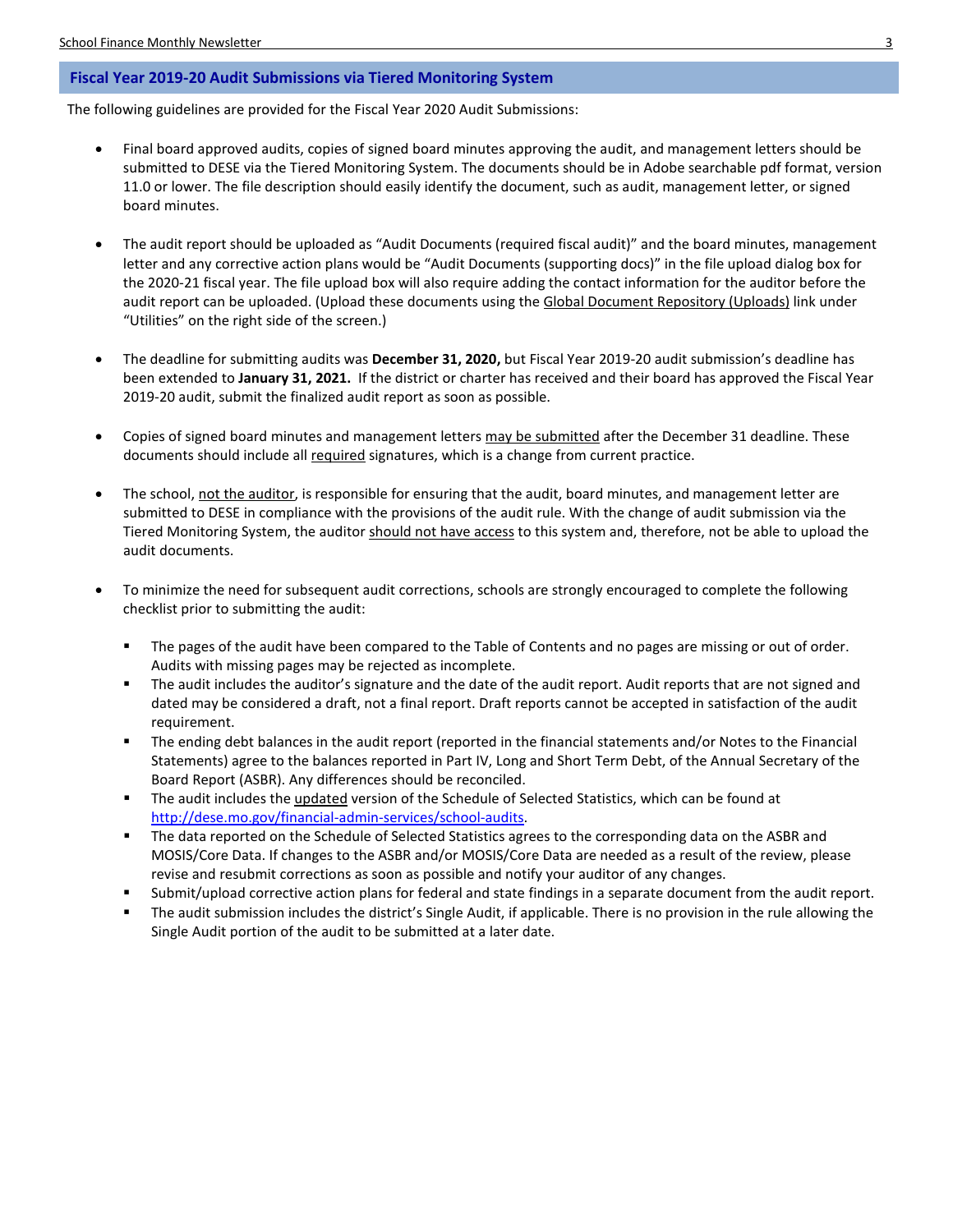# <span id="page-3-0"></span>**Publication of the Audit**

Per 165.121, RSMo, within thirty days of the receipt of the audit report the school board shall cause a summary of the report to be prepared which shall include, together with any other matter the board deems appropriate, the following:

- 1) A summary statement of fund balances and receipts and disbursements by major classifications of each fund and all funds;
- 2) A summary statement of the scope of the audit examination;
- 3) The auditor's opinion on the financial statements included in the audit report.

Immediately upon the completion of the summary, the school board shall cause it to be published once in a newspaper within the county in which all or a part of the district or charter school is located which has general circulation within the district or, if there is none, then the board shall cause the summary to be posted in at least five public places within the district. The publication shall contain information as to where the audit report is available for inspection and examination. The report shall be kept available for such purposes thereafter.

# <span id="page-3-1"></span>**Federal Audit Report Filing Requirements**

In addition to the state's audit requirements described in 5 CSR 30-4.020, schools must comply with the following federal audit requirements:

- Districts/charter schools that have a Single Audit are required to submit a data collection form and reporting package to the Federal Audit Clearinghouse (FAC) at the U.S. Bureau of Census within the earlier of 30 days from the receipt of the audit report or nine months after the end of the audit period (March 31 of the subsequent fiscal year). The reporting package consists of the complete audit (financial statements and auditor's reports) and, as necessary, a summary schedule of prior audit findings and a corrective action plan for current year audit findings. Reports should be submitted to th[e FAC.](https://harvester.census.gov/facweb/Default.aspx/ddeindex.html)
- Districts/charter schools that expend less than \$750,000 in total federal funds are not required to send a copy of the audit report to the Federal Audit Clearinghouse.
- A copy of the reporting package should also be sent to pass-through entities, including the Department, if the Schedule of Findings and Questioned Costs includes audit findings or a summary schedule of prior audit findings relating to federal awards provided by the pass-through entity.
- More information regarding the federal audit report filing requirements can be located at the FAC [FAQ](https://harvester.census.gov/facweb/FAQs.aspx) website.

# **ATTENDANCE HOUR REPORTING**

# <span id="page-3-2"></span>**Attendance Hour Reporting**

Attendance hours are an important component of the average daily attendance (ADA) calculation. Accurate documentation must be kept to ensure that districts are properly reporting attendance data on students. To help ensure that districts/LEAs are reporting attendance correctly, an Attendance Hour Reporting document is available on the School Finance Topics and Procedures page located [here.](https://dese.mo.gov/financial-admin-services/school-finance/finance-topics-procedures) Following are a few points to help clarify what can and cannot be claimed as attendance hours for State Aid:

- State law requires all school district personnel who are responsible for working with students in an instructional or supervisory capacity during the school day to have a valid Missouri teaching certificate. This applies to in-school suspension teachers as well as those supervising study hall, recess, virtual courses taken in school, or other computerbased instructional programs taken in school. A substitute certificate meets the requirement of a certificate when the employee is functioning as a substitute teacher in the absence of the teacher-of-record or is employed as the teacherof-record.
- Attendance Recovery Law does not allow for the make-up of attendance hours. If a student is absent those hours must be reported as absent hours. A school district may require a student to make-up time for excessive absences; however, this does not allow the district to count those hours as attendance hours for the student.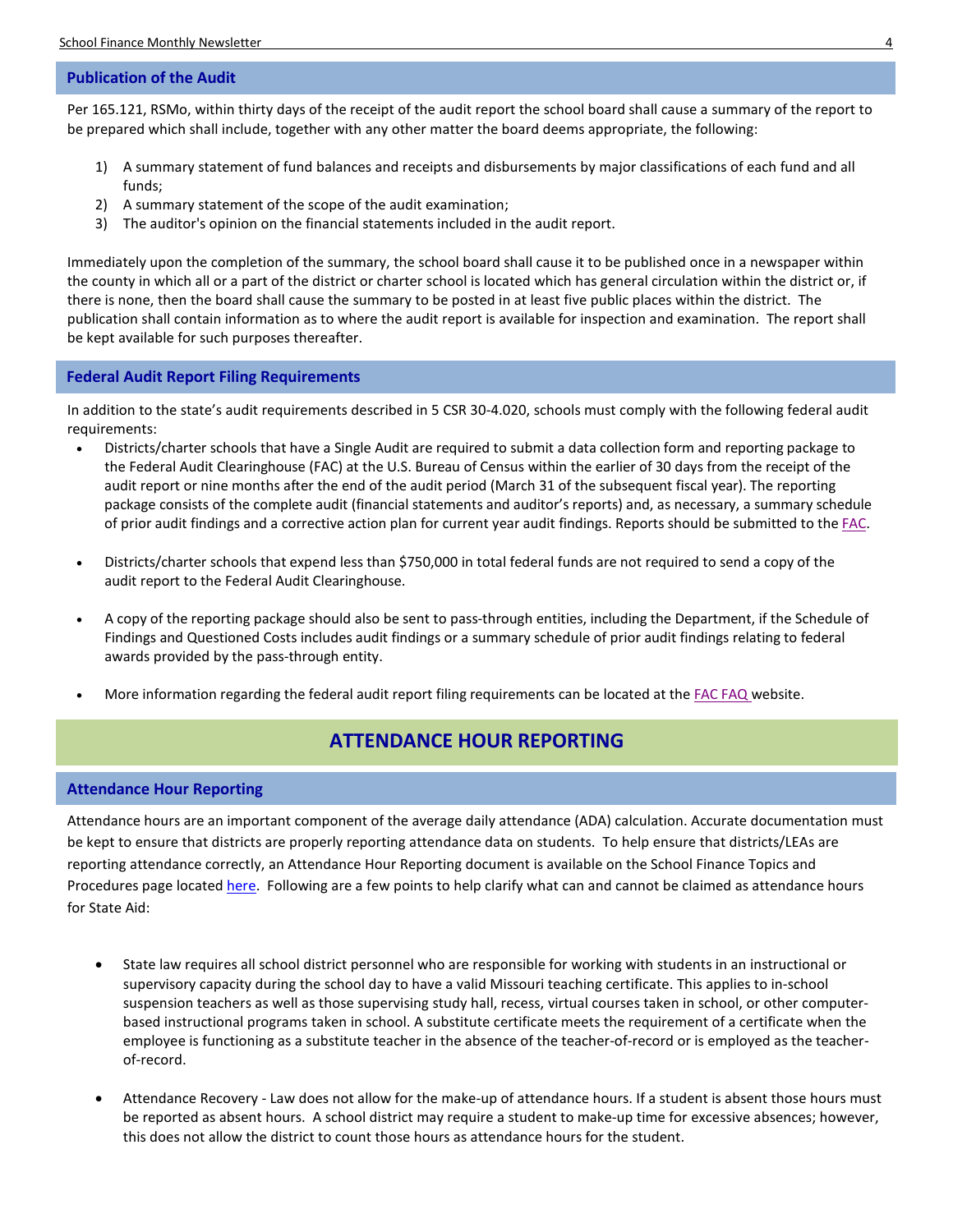School Finance Monthly Newsletter 5

- Poor Attendance Days Districts are required to report all hours of student attendance and absence. There is no allowance in state statute to drop a day of school due to poor attendance and make that day up with another day. This would be considered intentional manipulation of attendance records and would result in an overstatement of attendance hours. If the district attended school the day must be reported unless it did not meet the minimum day length to count as a day of school according to state statute.
- The only attendance hours that can be claimed for state aid that does not occur under the supervision of a certified instructor is Virtual Course hours. Computer based courses are different from Virtual Courses and cannot be claimed unless under the supervision of a certified instructor.
- Any hours claimed as remedial hours must meet the definition of remedial hours as outlined in 167.640.1, RSMo, 167.340.2, RSMo, and 167.645, RSMo. See the Attendance Hour Reporting Document for more detailed information.
- If a program is 100% funded with federal funds then the hours cannot be claimed for state aid (do not report as remediation hours, attendance hours, or summer attendance hours).
- Districts/LEAs do not have the ability to claim attendance hours for students when school is not in session due to weather. Districts/LEAs do however have the ability to use up to 36 Alternative Method of Instruction (AMI) hours that would otherwise be lost due to exceptional or emergency circumstances and provide instruction per the DESE approved AMI plan. Please see School Calendar Requirement document posted under th[e Finance Topics and Procedures](https://dese.mo.gov/financial-admin-services/school-finance/finance-topics-procedures) webpage for more information. Revised after 1-2021 memo published.

# **DATA COLLECTION**

# <span id="page-4-0"></span>**Mid-Year Fund Balance Reporting**

The mid-year fund balance reporting will occur as a part of the February Core Data Cycle on Core Data Screen 35. Each district will be required to report the following information as of December 31, 2020:

- Incidental and Teachers Funds Unrestricted Ending Fund Balance as of December 31.
- Tax Anticipation borrowing in the Incidental or Teachers Funds between July 1 and December 31.
- Transfers from the General Fund to the Capital Projects or Debt Service Funds between July 1 and December 31.

If you have any questions regarding this reporting, please contact School Finance at (573) 751-0357.

# <span id="page-4-1"></span>**Core Data Screen 15 – Home School/Free and Reduced Lunch Data**

The February Cycle MOSIS submission will populate the Home School/Free and Reduced Lunch Data, Core Data Screen 15, which is used to collect the number of students eligible for free or reduced price lunch as of the last Wednesday in January (January 27, 2021) in the category described in the Core Data Collection System Manual –State FTE Free or Reduced Lunch Eligible Students. A description follows:

# *State FTE Resident Free or Reduced Lunch Eligible Students*

- 1. Report the full-time equivalency count of resident students enrolled in grades K-12 on January 27, 2021, and in attendance one of the 10 preceding school days whose eligibility for free or reduced lunch is documented (through the application process using federal eligibility guidelines or through the direct certification process). For districts that participate in the Community Eligibility Program (CEP) all of the students enrolled in the district (if CEP has been chosen district wide) or all of the students enrolled in a CEP building (if only certain buildings in the district participate) are considered eligible for free and reduced lunch.
- 2. Report eligible students on a full-time equivalency (FTE) basis. A student attending one-half day is counted as .5, one-fourth day as .25, etc. Kindergarten students attending less than a full day per the first grade calendar are included in the counts as a ratio of the kindergarten calendar divided by the first grade calendar. Example: If the calendar for "full day" students in a school is 1050 hours and the calendar for kindergarten students is 630, then the FTE for those kindergarten students would be 630/1050 or .60. In no case should a full-time half-day kindergarten student be reported less than .50.
- 3. Eligible students are counted regardless of whether or not they actually eat lunch/breakfast.
- 4. Nonresident students are to be counted by the district which pays the tuition for those students and are reported as "Resident II Students".

Do not count students for whom the Department does not distribute state aid. (Students in preschool, the Parents as Teachers Program or state schools are not counted for state aid purposes.)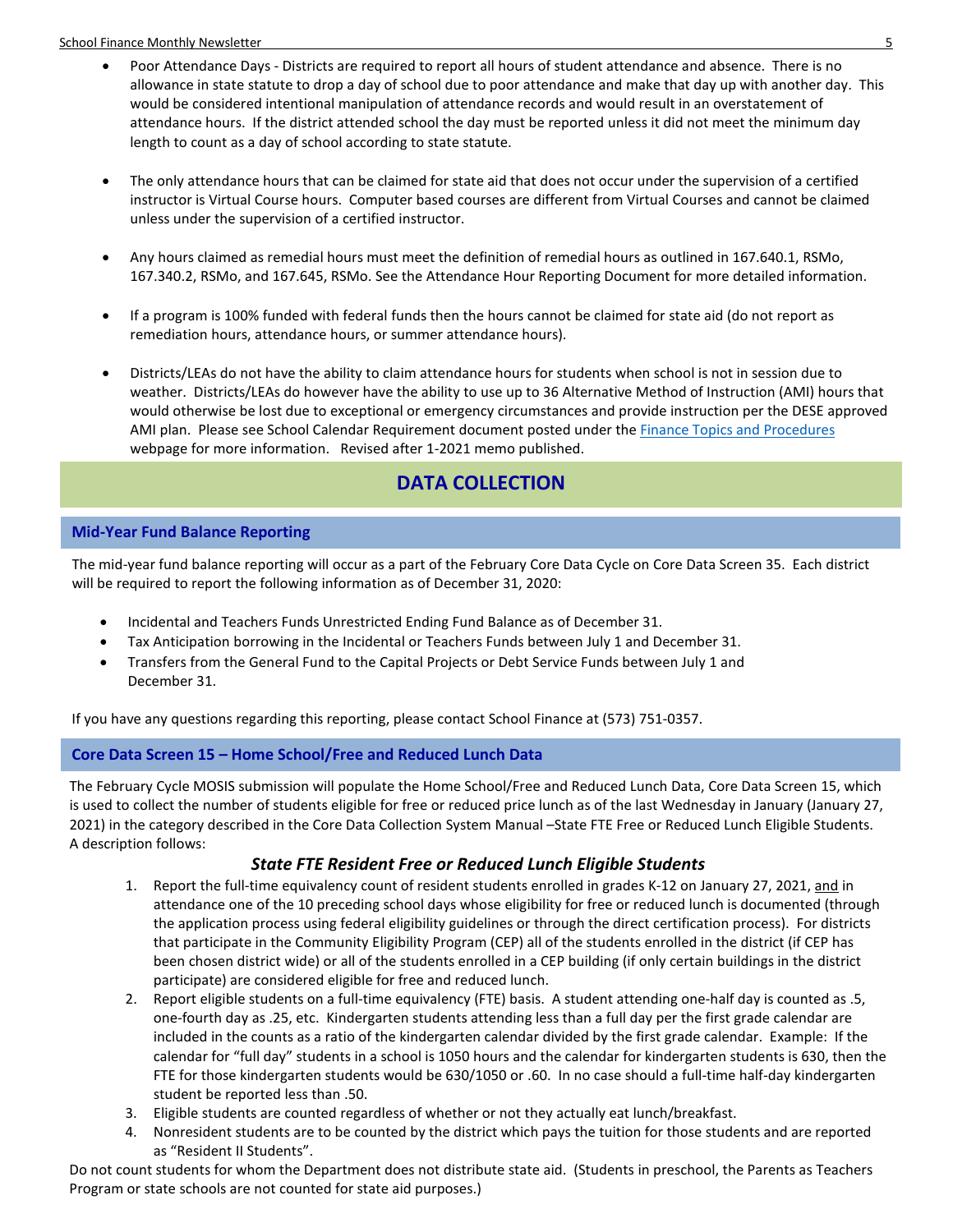### <span id="page-5-0"></span>**Core Data Screen 16 – January Membership**

The February Cycle MOSIS submission will populate Core Data Screen 16 providing a membership count of resident students who were enrolled on January 27, 2021, and were in attendance one of the previous ten school days. The February Cycle is due to DESE by February 15, 2021.

# **OTHER IMPORTANT REMINDERS AND TOPICS OF INTEREST**

# <span id="page-5-1"></span>**Inclement Weather Requirements for FY 2021**

Districts and charter schools must comply with Section 163.021.1, RSMo, which requires compliance with the minimum term, which is a minimum of 1,044 hours, to be eligible for state aid. Additionally, Section 171.033.2(2), RSMo, provides forgiveness for inclement weather days after a specified number of inclement weather hours have been reached by a school district or charter school. Following is specific information regarding inclement weather forgiveness.

# <span id="page-5-2"></span>**Inclement Weather Make-up Hours**

Some school districts and charter schools may miss hours during the school year due to inclement weather. Per 171.033.3(2), RSMo:

"In school year 2019-20 and subsequent years, a school district may be exempt from the requirement to make up school lost or cancelled due to inclement weather in the school district when the school district has made up the thirty-six hours required under subsection 2 of this section and half the number of additional lost or cancelled hours up to fortyeight, resulting in no more than sixty total make-up hours required by this section."

"Inclement weather", for purposes of this section, shall be defined as ice, snow, extreme cold, excessive heat, flooding, or a tornado.

There is no authority to pivot to distanced instruction per the districts AMI-X plan as that is only allowed for a COVID related reason. But per 171.033.5, RSMo., starting in 2020-21 an approved alternative method of instruction can be used for any hours of school lost or cancelled due to exceptional or emergency circumstances during a school year which shall include, but not be limited to, inclement weather, a utility outage, or an outbreak of a contagious disease. The alternative method of instruction, provided for in a DESE approved AMI plan, can be used for up to a maximum of **36 hours** during the school year pursuant to 171.033.5, **however, since these are considered hours of instruction they will not count towards the first 36 required make-up hours.**

Hours that are missed for reasons other than inclement weather, such as illness, have to be made up and are not included in this provision of law unless provided under an approved alternative method mentioned above (limited to 36 hours).

Hours that are forgiven due to inclement weather will not have an adverse impact on the average daily attendance (ADA) calculation. This will create a situation which will have an effect on both components (both the total attendance hours and the hours in session) of the ADA calculation and, therefore, will not have a negative impact on the ADA.

The following charts and scenarios illustrate the make-up requirements associated with thisstatute.

School district or charter school plans 1,080 hours (1,044 plus 36 hours). Thirty-six weather make-up hours must be shown as planned weather make-up hours. School was dismissed for five full inclement weather days resulting in a loss of 32.5 hours. The school district or charter school does not have to make-up the hours missed for inclement weather since they were included in the original planned calendar and the calendar would remain greater than the 1,044 hour requirement.

1. School district or charter school plans 1,080 hours (1,044 plus 36 hours). Thirty-six weather make-up hours must be shown as planned weather make-up hours. School was dismissed for seven full inclement weather days resulting in a loss of 46 hours. The school district or charter school would be forgiven a total of five weather hours (46-36=10 10/2=5) and be required to make-up five hours missed for inclement weather to meet the 1,039 (1,044-5) hour calendar requirement.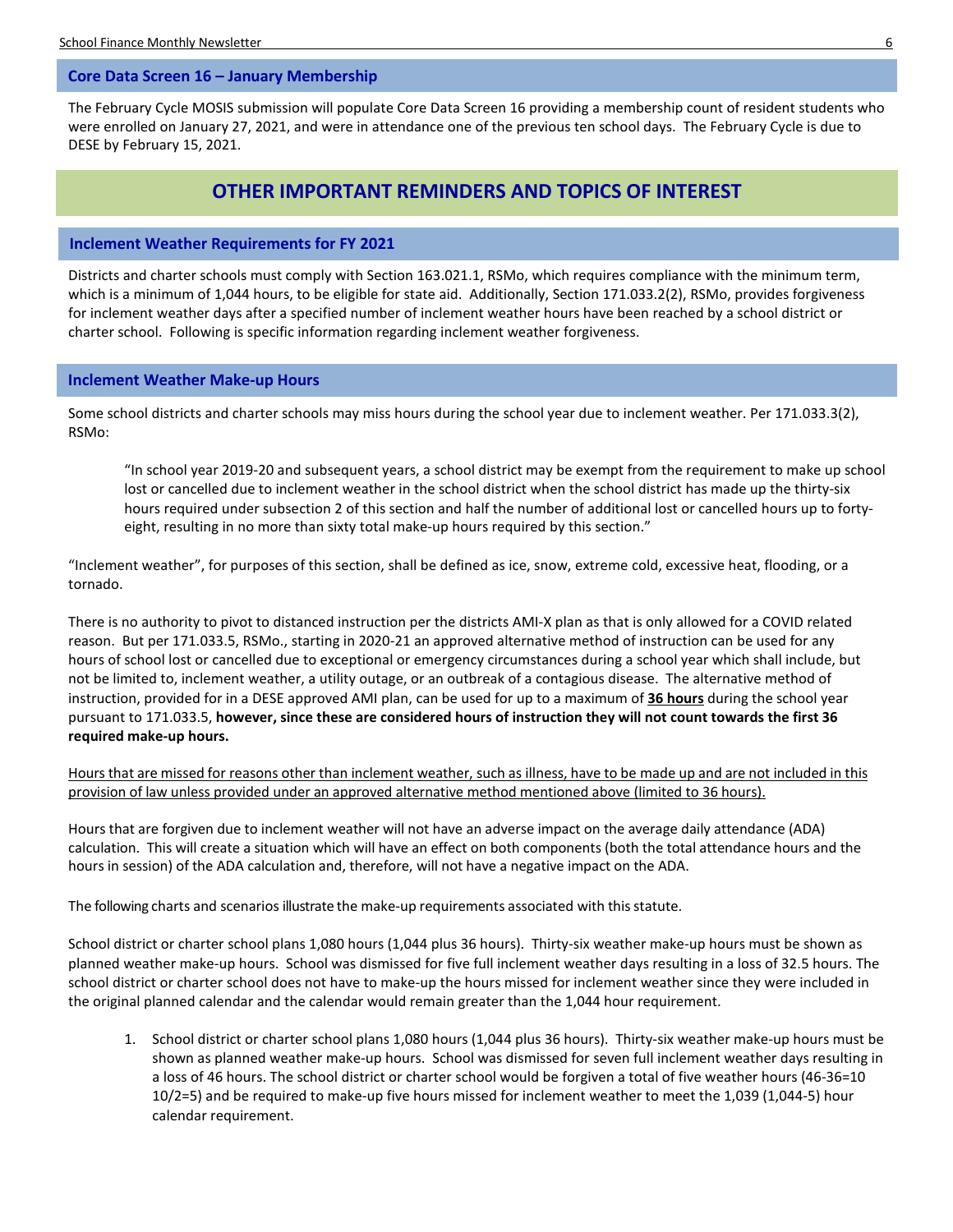- 2. School district or charter school plans 1,104 hours (1,044 plus 60 hours) 36 weather make-up hours must be shown as planned weather make-up hours. School was dismissed for 10 full inclement weather days resulting in a loss of 65 hours. School district or charter school does not have to make-up any weather days missed weather since the maximum required make-up hours were included in the original planned calendar. The district or charter school would be forgiven the 14.5 additional hours lost due to weather allowing the calendar to be no less than 1,029.50 hours at the end of the school year.
- 3. School district or charter school plans 1,104 hours (1,044 plus 60 hours) 36 weather make-up hours must be shown as planned weather make-up hours. School was dismissed for 13 full inclement weather days resulting in a loss of 90 hours. School district or charter school does not have to make-up any weather days missed weather since the maximum required make-up hours were included in the original planned calendar. The district or charter school would be forgiven the 27 additional hours lost due to weather allowing the calendar to be no less than 1,017 hours at the end of the school year.

An Excel spreadsheet tool has been created to assist with determining the number of weather hours required to be made up. This can be found on the School Finance website unde[r Calculation Tools.](https://dese.mo.gov/financial-admin-services/school-finance/calculation-tools)

The above information regarding inclement weather and a short FAQ are available a[t https://dese.mo.gov/financial-admin](https://dese.mo.gov/financial-admin-services/school-finance/finance-topics-procedures)[services/school-finance/finance-topics-procedures.](https://dese.mo.gov/financial-admin-services/school-finance/finance-topics-procedures)

# **STUDENT TRANSPORTATION**

# <span id="page-6-0"></span>**2020-21 State Transportation Aid Calculation**

The Fiscal Year 2020-21 state transportation aid calculation is available through the School Finance website. Select Monthly Financial Reports. Input County-District number. The Payment Transmittal is then displayed. Click on the revenue name "Transportation" on the Payment Transmittal to access the transportation aid calculation. The link to School Finance Monthly Financial Reports is [http://dese.mo.gov/financial-admin-services/school-finance/financial-reports.](http://dese.mo.gov/financial-admin-services/school-finance/financial-reports) 

This is the fourth live state transportation calculation made for the current year. The calculation is based on 2019-20 school year data submitted by the district on the state transportation aid documents included in Part IV of the Annual Secretary of the Board Report (Application for State Transportation Aid, School Bus and Facility Depreciation Schedules).

The percent of reduction to the calculated entitlement computed for the January 2021 calculation follows. This reduction percentage represents the amount the entitlement exceeded the appropriation and will fluctuate from month to month as revisions are made to individual school district data. The percent of reduction and the A and B factors are also reflected on each district's Summary Transportation Report.

The percentage reduction and the A and B factors are as follows:

|              | <b>Reduction Factor</b> | A Factor | <b>B</b> Factor |
|--------------|-------------------------|----------|-----------------|
| January 2021 | 69.351936%              | 4.950630 | -1.374242       |

# <span id="page-6-1"></span>**School Bus Purchases**

Missouri Statute 304.060, RSMo, requires school districts to comply with State Board of Education regulations that set school bus safety standards (this statute carries a "guilty of misconduct" violation for any school employee who does not comply with this requirement). School districts and their school bus contractors are required by State Board of Education Regulation 5 CSR 30- 261.025 to operate only school buses that meet Missouri Minimum Standards for School Buses. In addition, school bus manufacturers are also charged in the Minimum Standards with certifying that their product meets the Minimum Standards for School Buses.

Please make sure that all school bus purchases, *including used school buses*, specify that the school bus meets Missouri Minimum Standards for the year in which the bus was manufactured. Several states do not have the same specifications that Missouri does including the fire block seat upholstery, the second stop arm, and the lower side skirts.